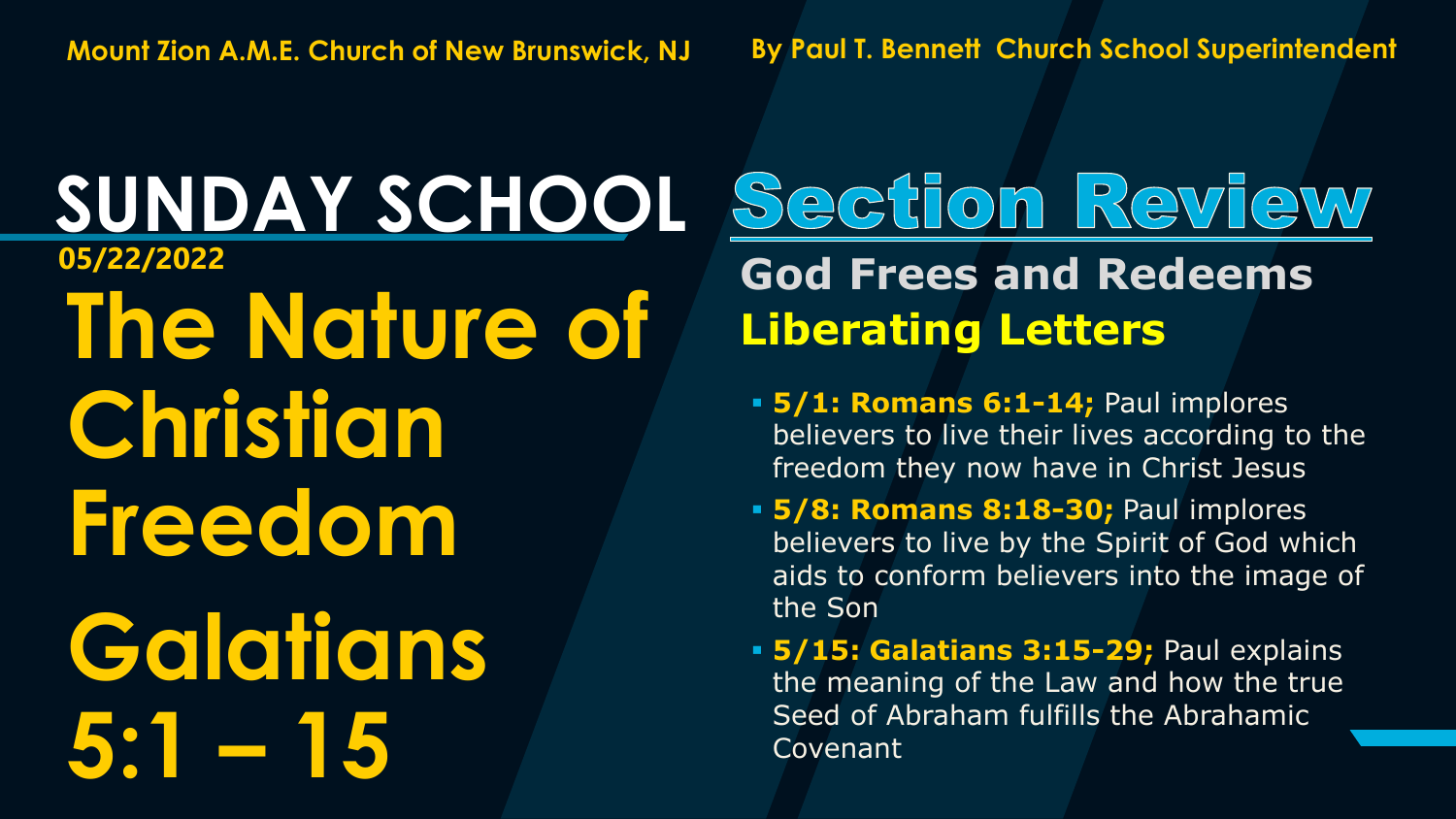## **Background**

- At beginning of the Church, there was a debate and conflict between Jewish Christians (called Judaizers) and Gentile Christians over the issue of circumcision
- The Judaizers believed Gentiles must not only profess Christ as their Savior, but also that they must be circumcised in keeping with the Abrahamic Covenant(Genesis 17) and the Mosaic Law (Leviticus 12:2-3)
- Paul tried to be a diplomat between the Jewish and Gentile believers – often warding off the controversy around Jewish Christians (Romans 3:1-2; Acts 16:1-5 (Paul had Timothy circumcised)) even after the matter was settled at the Council at Jerusalem (Acts 15:1- 29)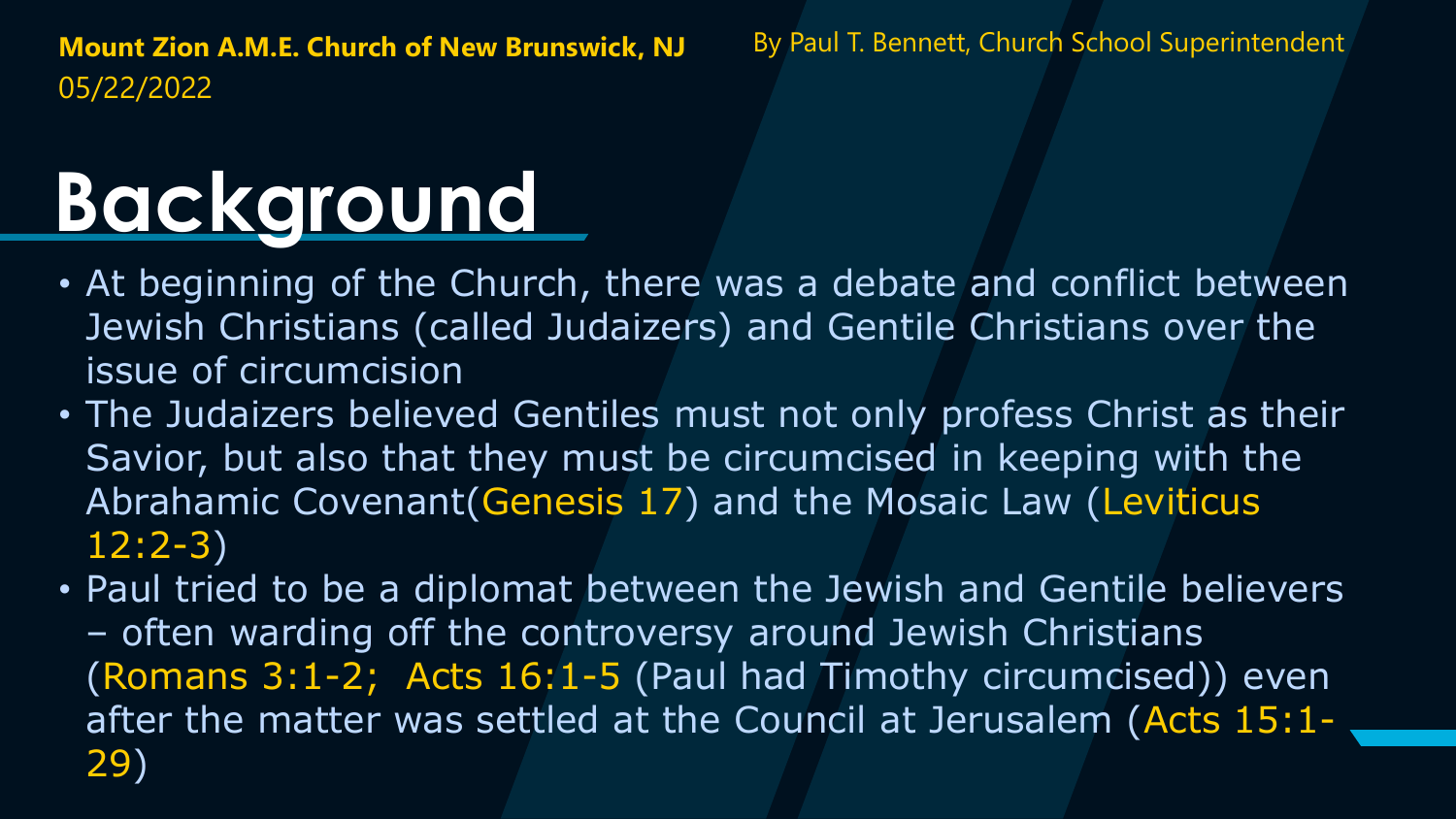#### **Christian Liberty GALATIANS 5:1 – 3 (NKJV) Lesson Text**



**5** Stand<sup>[a]</sup> fast therefore in the liberty by which Christ has made us free, and do not be entangled again with a yoke of bondage.  $2$  Indeed I, Paul, say to you that if you become circumcised, Christ will profit you nothing. <sup>3</sup> And I testify again to every man who becomes circumcised that he is [b]a debtor to keep the whole law.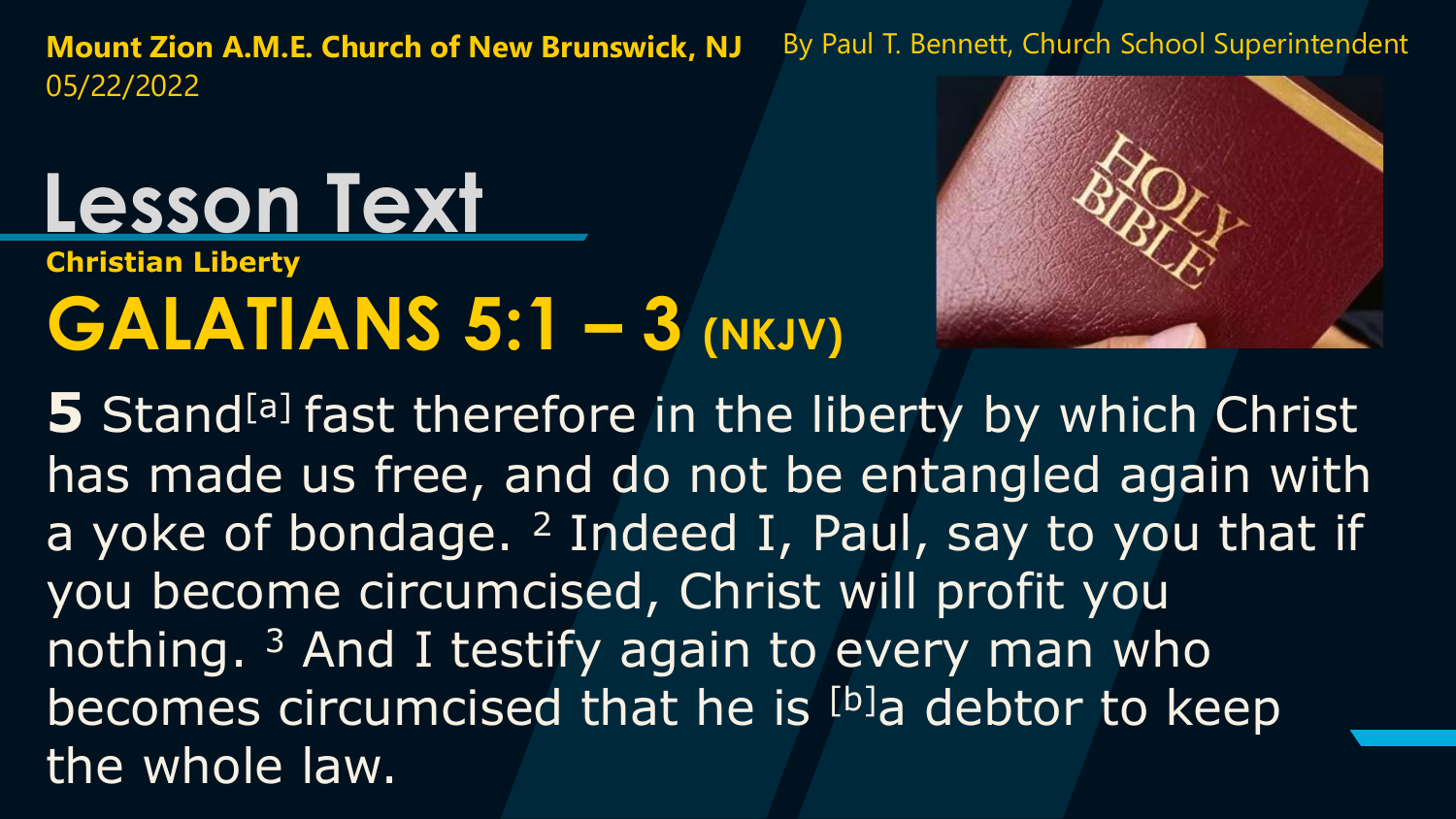# **Lesson Text**

#### **Christian Liberty GALATIANS 5:4 – 6 (NKJV)**



<sup>4</sup> You have become estranged from Christ, you who attempt to be justified by law; you have fallen from grace. <sup>5</sup> For we through the Spirit eagerly wait for the hope of righteousness by faith. <sup>6</sup> For in Christ Jesus neither circumcision nor uncircumcision avails anything, but faith working through love.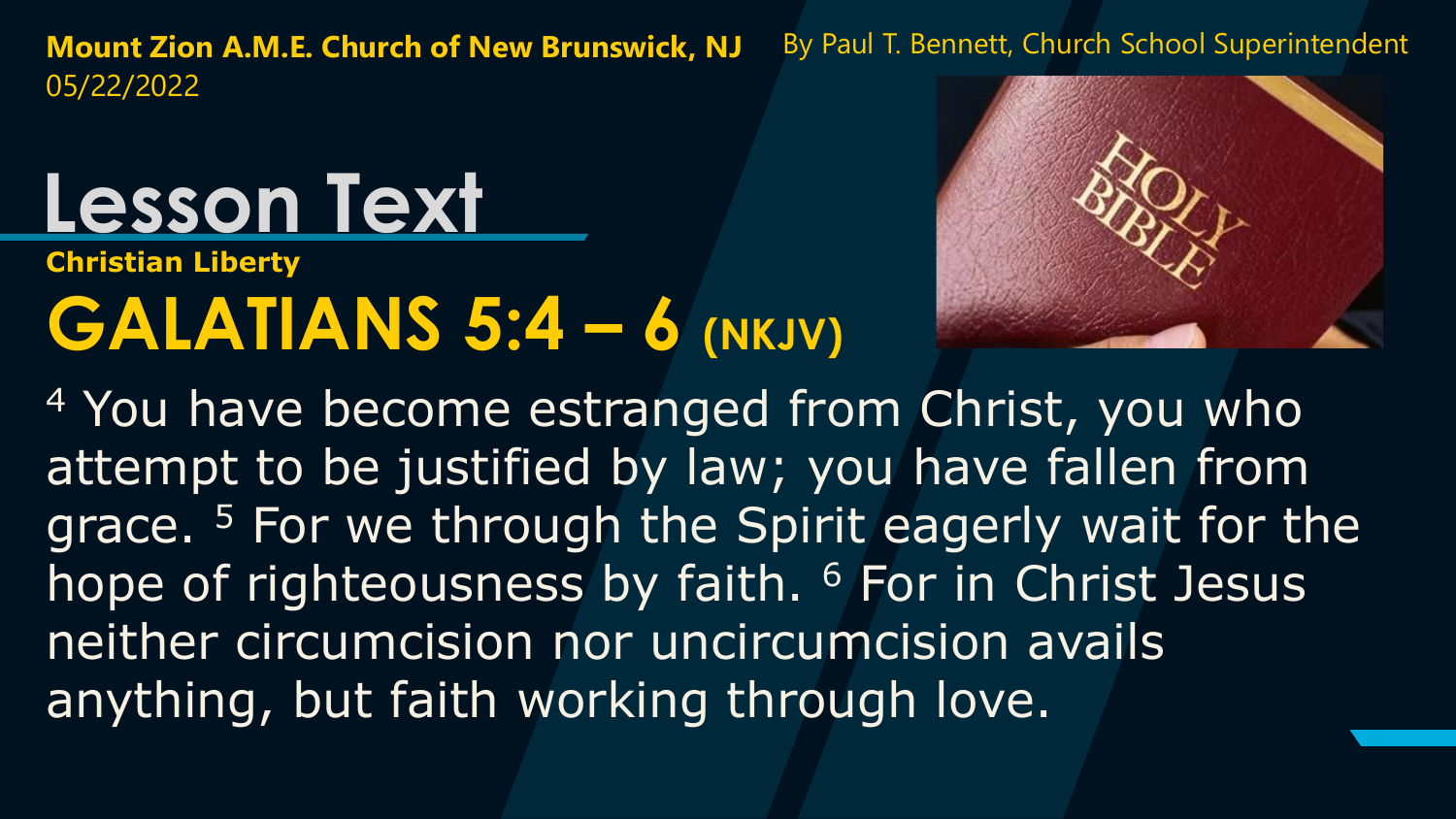#### **Commentary: Slaves to the Law**

- In Romans 8:2-3, Paul emphasized that those who try to save themselves by following the Laws of Moses will be condemned to death by them. The Laws cannot save because our flesh is too weak to follow them
- Yet the Jewish Christians still hung onto it as they were familiar – just as those who came out of Egypt held on to their old ways. Those Jews died in the desert. The Jewish Christians, and the Gentiles they influenced also flirted with spiritual death by hanging on to a practice that bound them to the ENTIRE Law, which does not profit us.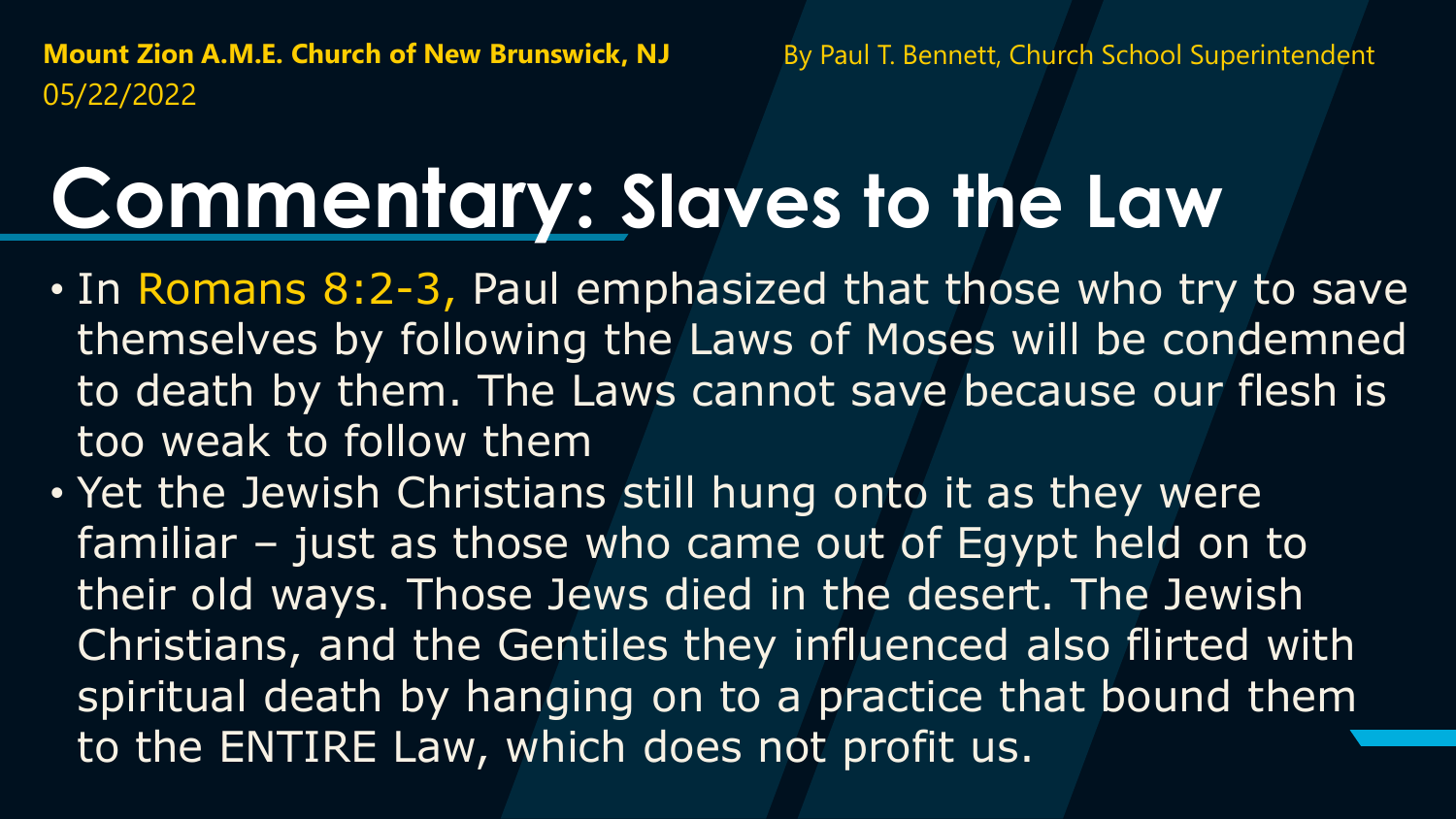#### **Lesson Text**

**Love Fulfills the Law**

#### **GALATIANS 5:7 - 10 (NKJV)**



<sup>7</sup> You ran well. Who hindered you from obeying the truth? <sup>8</sup> This persuasion does not come from Him who calls you.  $9$  A little leaven leavens the whole lump.  $10$  I have confidence in you, in the Lord, that you will have no other mind; but he who troubles you shall bear his judgment, whoever he is.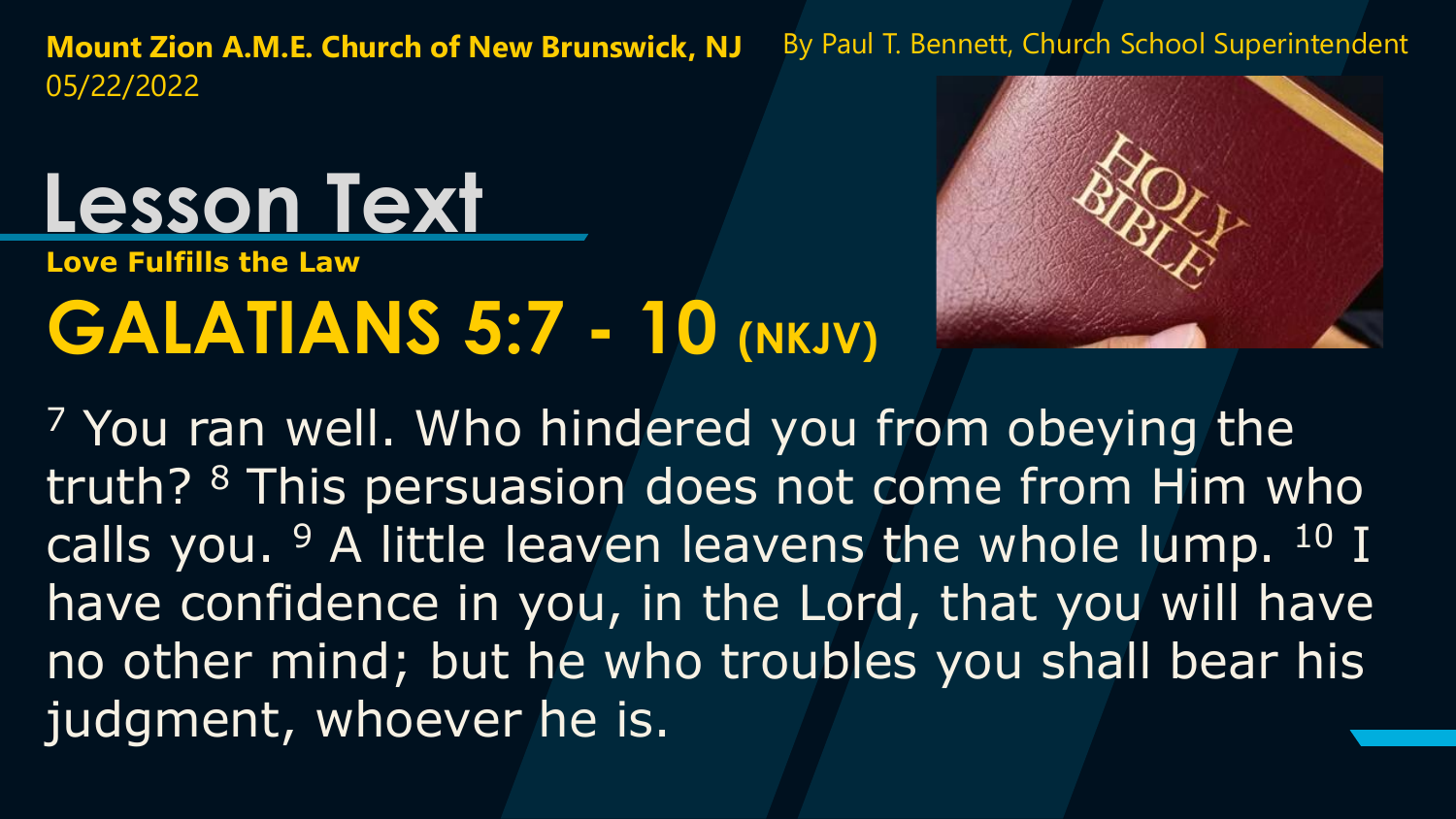## **Lesson Text**

**Love Fulfills the Law**

#### **GALATIANS 5:11 - 13 (NKJV)**



 $11$  And I, brethren, if I still preach circumcision, why do I still suffer persecution? Then the offense of the cross has ceased. <sup>12</sup> I could wish that those who trouble you would even [c]cut themselves off! <sup>13</sup> For you, brethren, have been called to liberty; only do not use liberty as an opportunity for the flesh, but through love serve one another.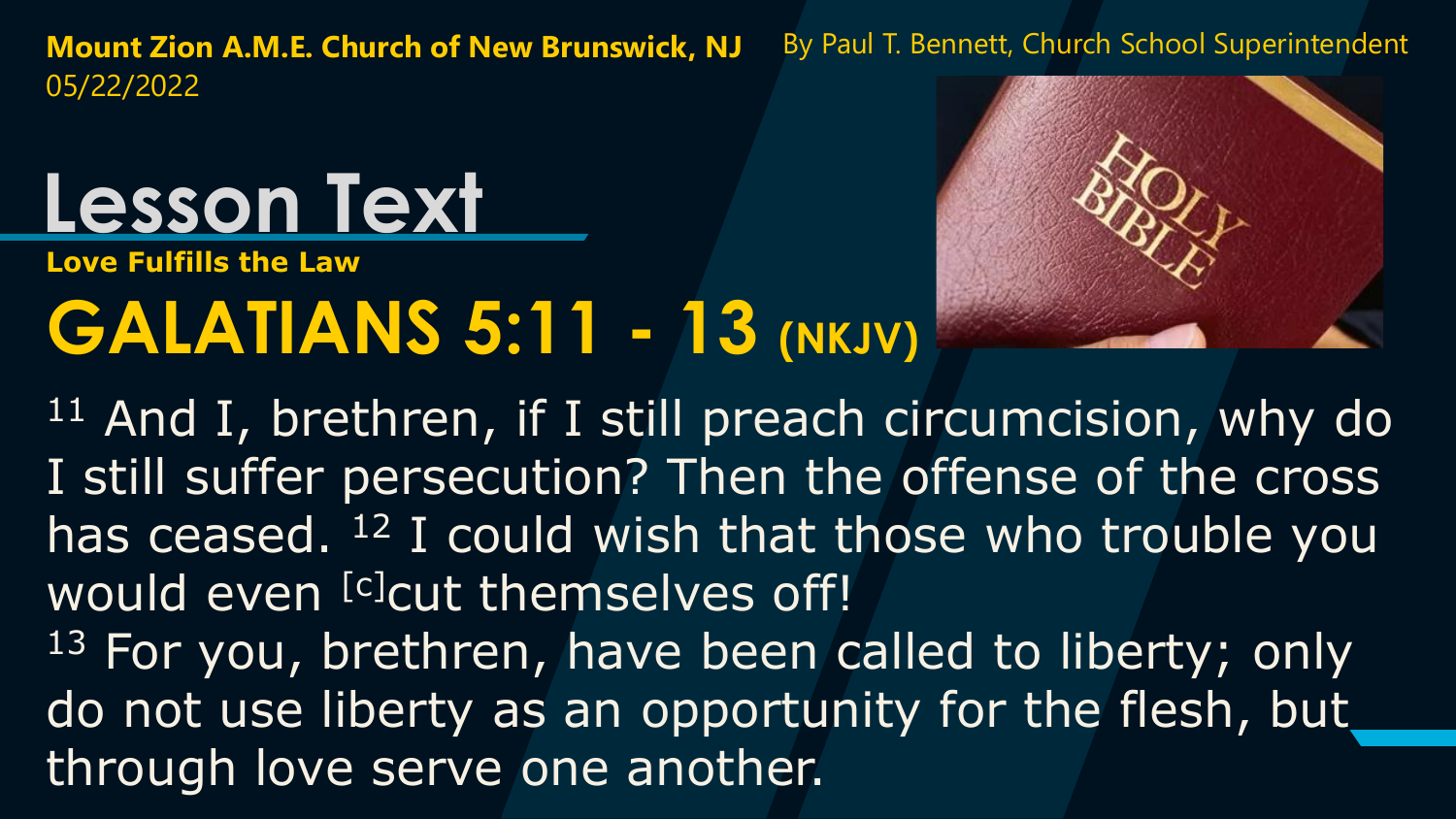## **Commentary: Poor Influence**

- Paul was dismayed at the Church in Galatia because although he taught them to be free in Christ, they had become bound by the practice of others – although their intentions were well-meaning
- Too often we see how other churches operate and become imitators of their practices rather than imitators of God in Christ (Ephesians 5:1-2).
- But we are to be led by the Spirit (Galatians 5:18) who will lead and quide us in all truths (John 16:13)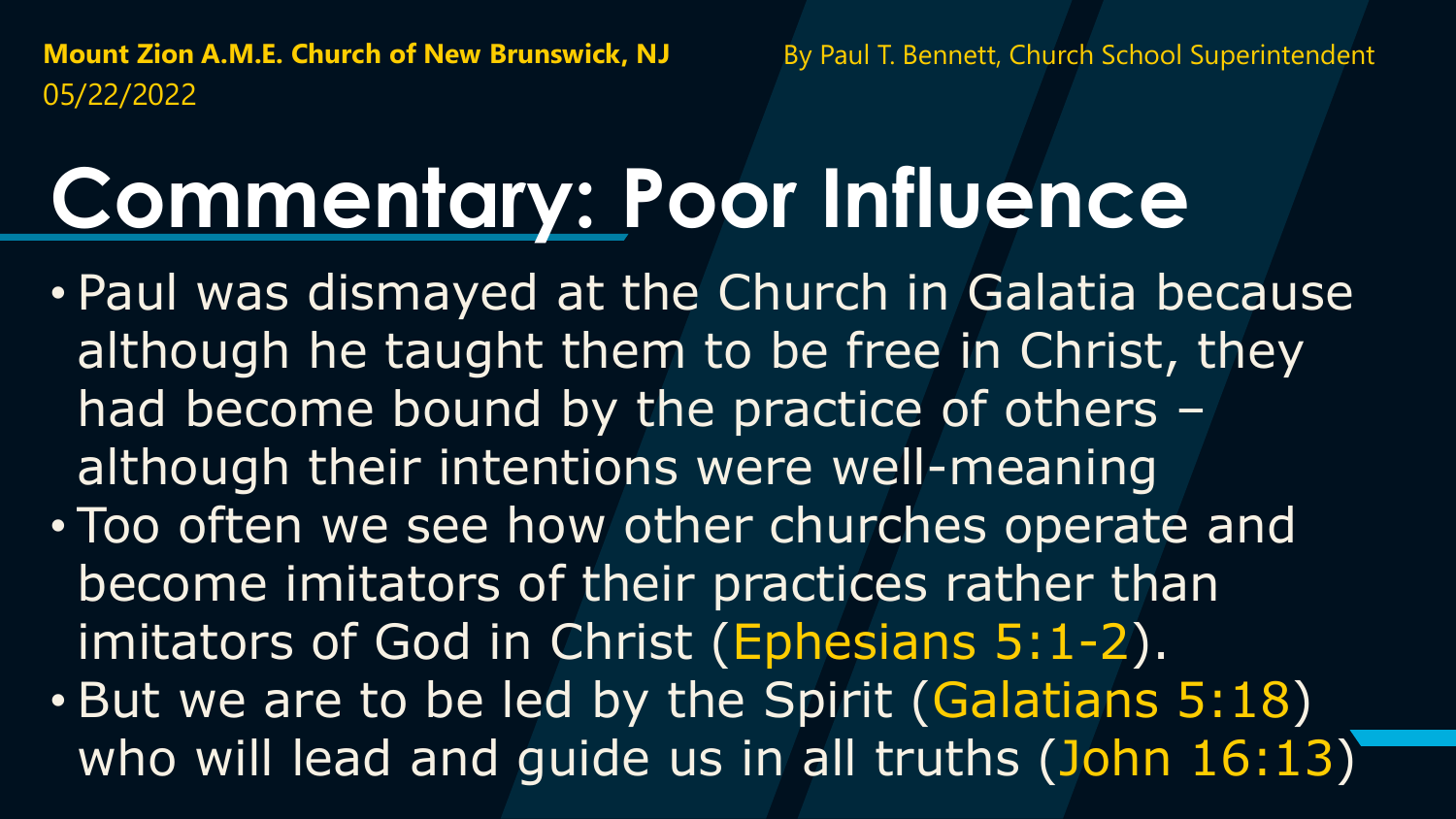#### **Lesson Text**

**Love Fulfills the Law**

#### **GALATIANS 5:14 - 15 (NKJV)**



14 For all the law is fulfilled in one word, even in this: "You shall love your neighbor as yourself." 15 But if you bite and devour one another, beware lest you be consumed by one another!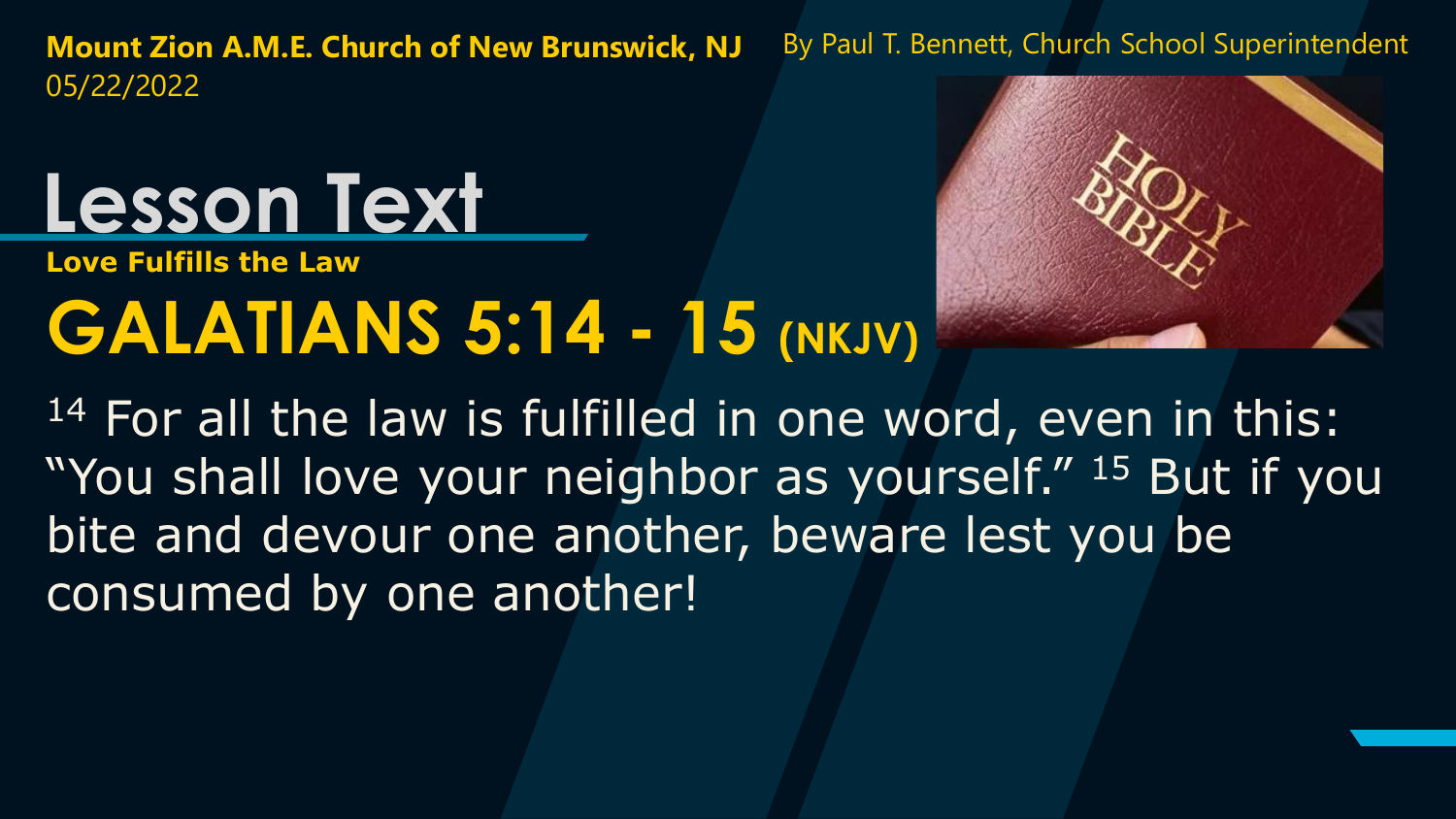**Commentary: Christian Love** *"In essentials UNITY, in non-essentials LIBERTY in all things CHARITY"* - Rupertus Meldenius (Lutheran theologian)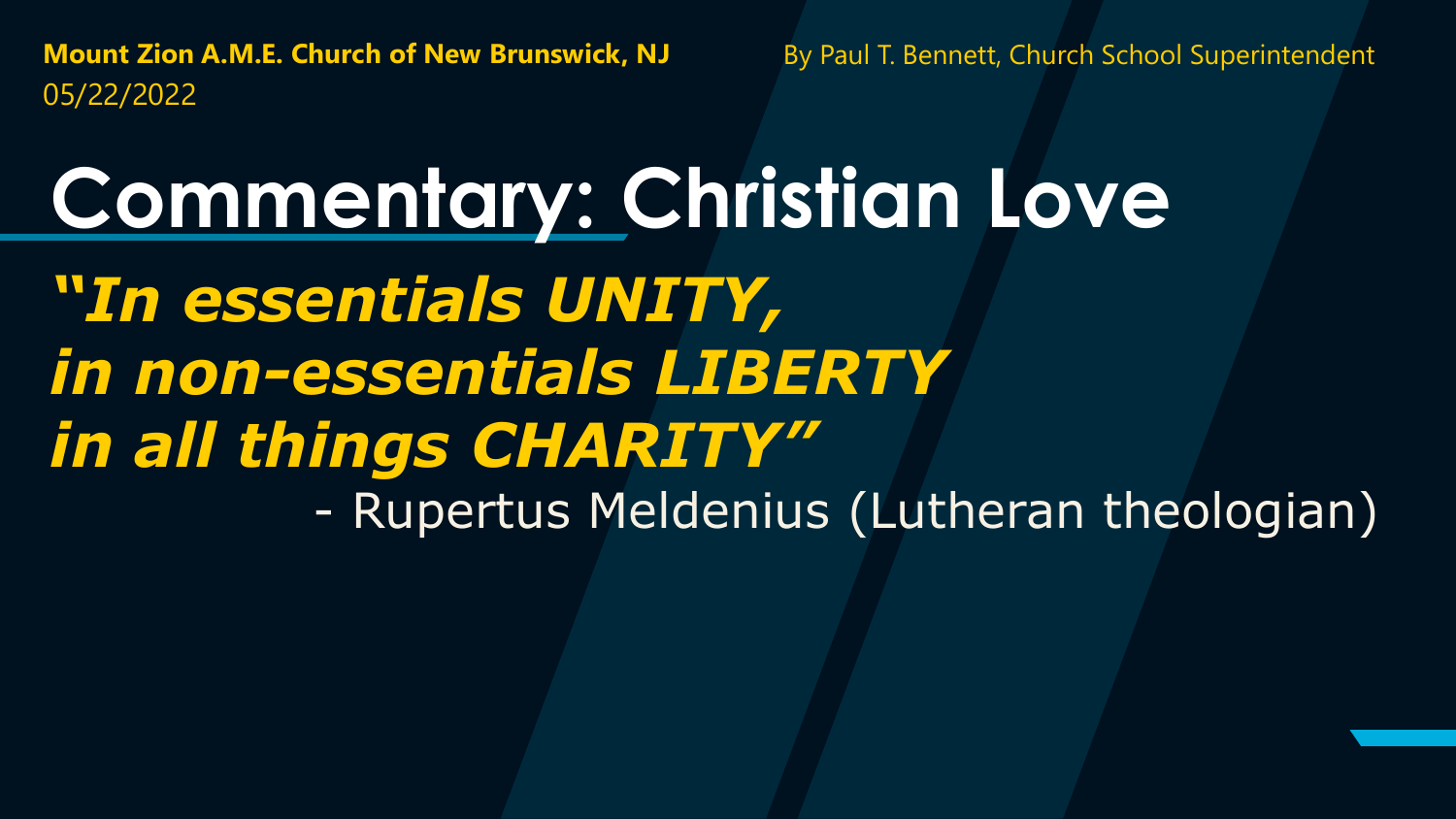#### **Scripture References**



# **Matthew 22:36 – 40**  *The Greatest Commandments*